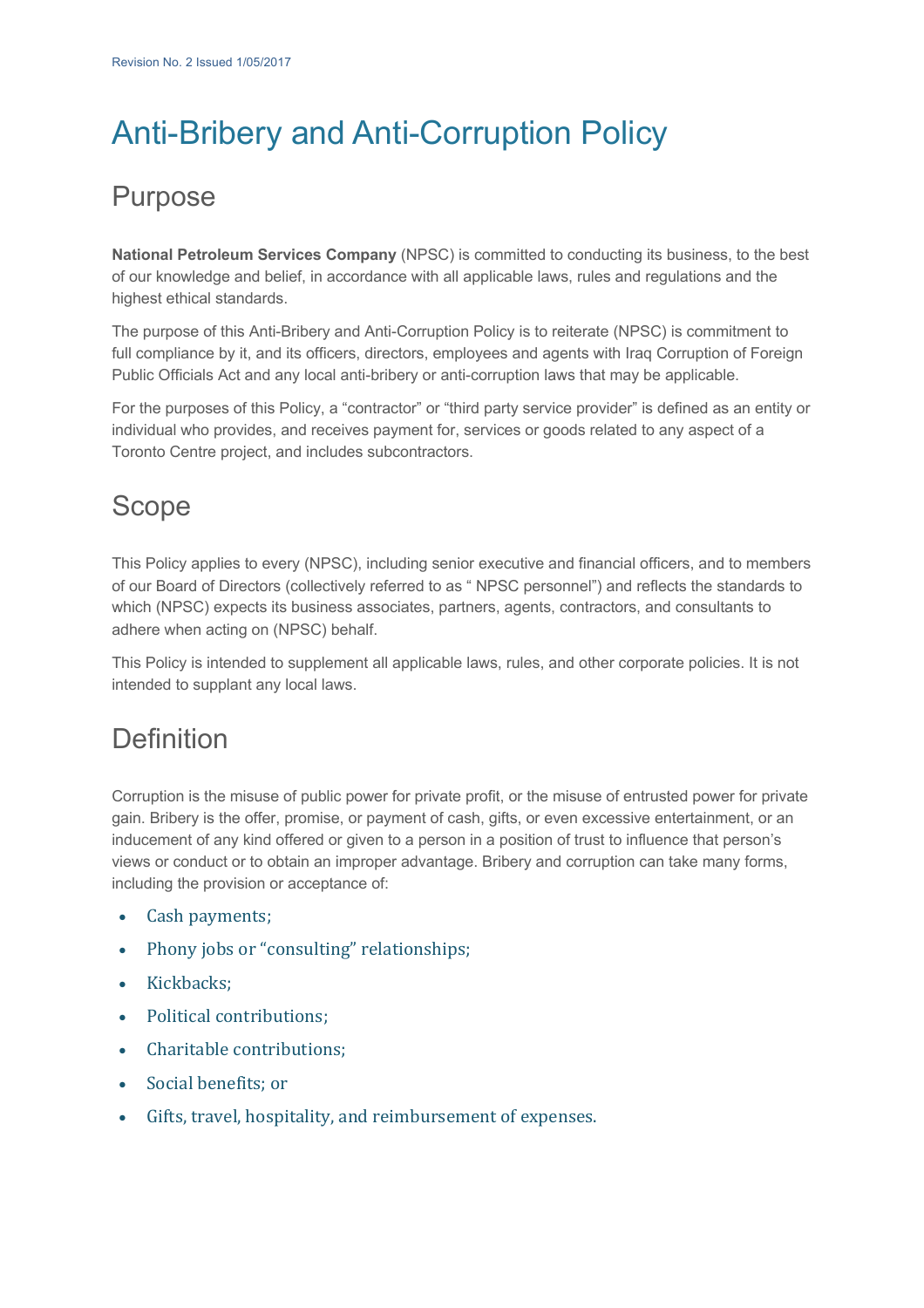#### Policy

NPSC personnel and agents are strictly prohibited from offering, paying, promising, or authorizing:

- any payment or other thing of value;
- to any person;
- directly or indirectly through or to a third party;
- for the purpose of (i.e., in exchange for):
	- causing the person to act or fail to act in violation of a legal duty;
	- causing the person to abuse or misuse their position; or
	- securing an improper advantage, contract or concession;
- for NPSC or any other party;

("Improper Payment Activity").

To promote compliance with anti-corruption laws in Iraq and other applicable jurisdictions, no NPSC personnel shall undertake any Improper Payment Activity in respect of a foreign official, a domestic official, or a person doing business in the private sector.

In addition, NPSC books and records must ensure that there is a reasonable relationship between the substance of a transaction and how it is described in its books and records.

NPSC has in place standards and procedures for:

- Sponsoring travel of government or government officials such as Ministry of Oil training programs.
- Direct and in-kind support for government or government officials;
- Retaining third parties, including those who may interact with the government on NPSC behalf:
- Contracting with state-owned entities:
- Meals, gifts, and entertainment for government officials; and
- Facilitating payments.

#### Waiver

There is no permitted deviation or waiver from this Policy.

#### Discipline

Any employee who violates the terms of this Policy will be subject to disciplinary action. Any employee who has direct knowledge of potential violations of this Policy but fails to report such potential violations to NPSC management will be subject to disciplinary action. Any employee who